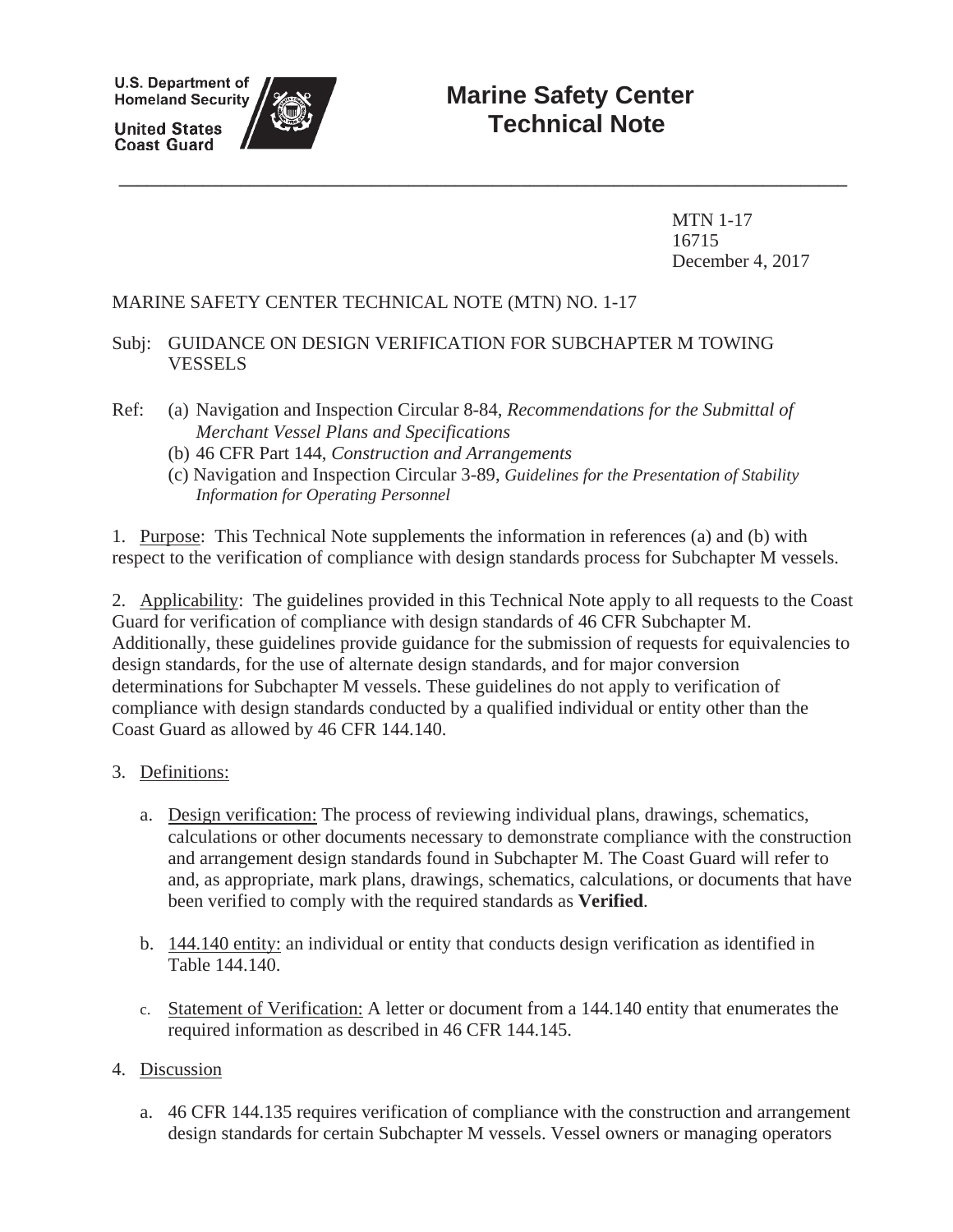### Subj: GUIDANCE ON DESIGN VERIFICATION FOR SUBCHAPTER M MTN 1-17<br>TOWING VESSELS 16715 TOWING VESSELS December 4, 2017

must have a 144.140 entity review the vessel design documents and attest to the vessel's design as a whole.

- b. The regulations do not require that each plan, drawing, schematic, or calculation be developed by a 144.140 entity, or by the same entity, only that a 144.140 entity reviews sufficient objective evidence to verify compliance with applicable design standards. This is done by reviewing plans, drawings, schematics, and calculations that demonstrate the vessel's design is in compliance with the requirements. Enclosure (1) provides a graphical representation of this process.
- c. The MSC supports Coast Guard units by conducting design verification when requested by the Officer in Charge, Marine Inspection (OCMI). Therefore, vessel owners or managing operators that wish to submit vessel plans for design verification to the Coast Guard must coordinate first with the OCMI for the location in which the vessel is under construction, alteration, or repair. The OCMI and vessel owner or managing operator are encouraged to use enclosure (2) of this guide to facilitate discussions and to document which specific plans will be required for submission to the Coast Guard.
- d. With the exception of certain vessels discussed in the next paragraph, the Coast Guard will not issue a stability letter for new towing vessels. Vessel masters and officers in charge of the navigational watch must ensure compliance with stability requirements in accordance with 46 CFR 140.605. For vessels without Coast Guard issued stability letters, or detailed Trim and Stability Booklets, a set of simplified stability instructions that will enable the operator to readily ascertain the stability of the vessel under anticipated loading conditions and to operate the vessel in compliance with applicable stability criteria should be developed and reviewed by the entity verifying compliance with stability standards. The general instructions listed in paragraphs 3 and 4 of enclosure (1) of reference (c) should be included in the stability instructions.
- e. Towing vessels that will request a Load Line Certificate from an Authorized Classification Society, may request a stability letter from the Coast Guard. The MSC will issue a stability letter for these vessels only after stability compliance has been verified by MSC personnel.
- f. As opposed to a full "sistering" of a vessel as allowed in 144.155, a vessel owner or managing operator may desire to extend verification for specific plans, drawings, schematics, calculations or other documents for use in the design of additional vessels. Plan verification extension (PVE) saves time and resources by preventing a duplication of effort for systems or arrangements which have already been verified, and are identical to another vessel under construction or has been previously constructed.

### 5. Action:

- a. Vessel owners, or managing operators, requesting to use the Coast Guard as a 144.140 entity should provide an Application for Inspection (CG-3752 or CG-3752A) to the cognizant OCMI where the vessel will be constructed.
- b. Enclosure (2) is provided for use by OCMIs upon receipt of an Application for Inspection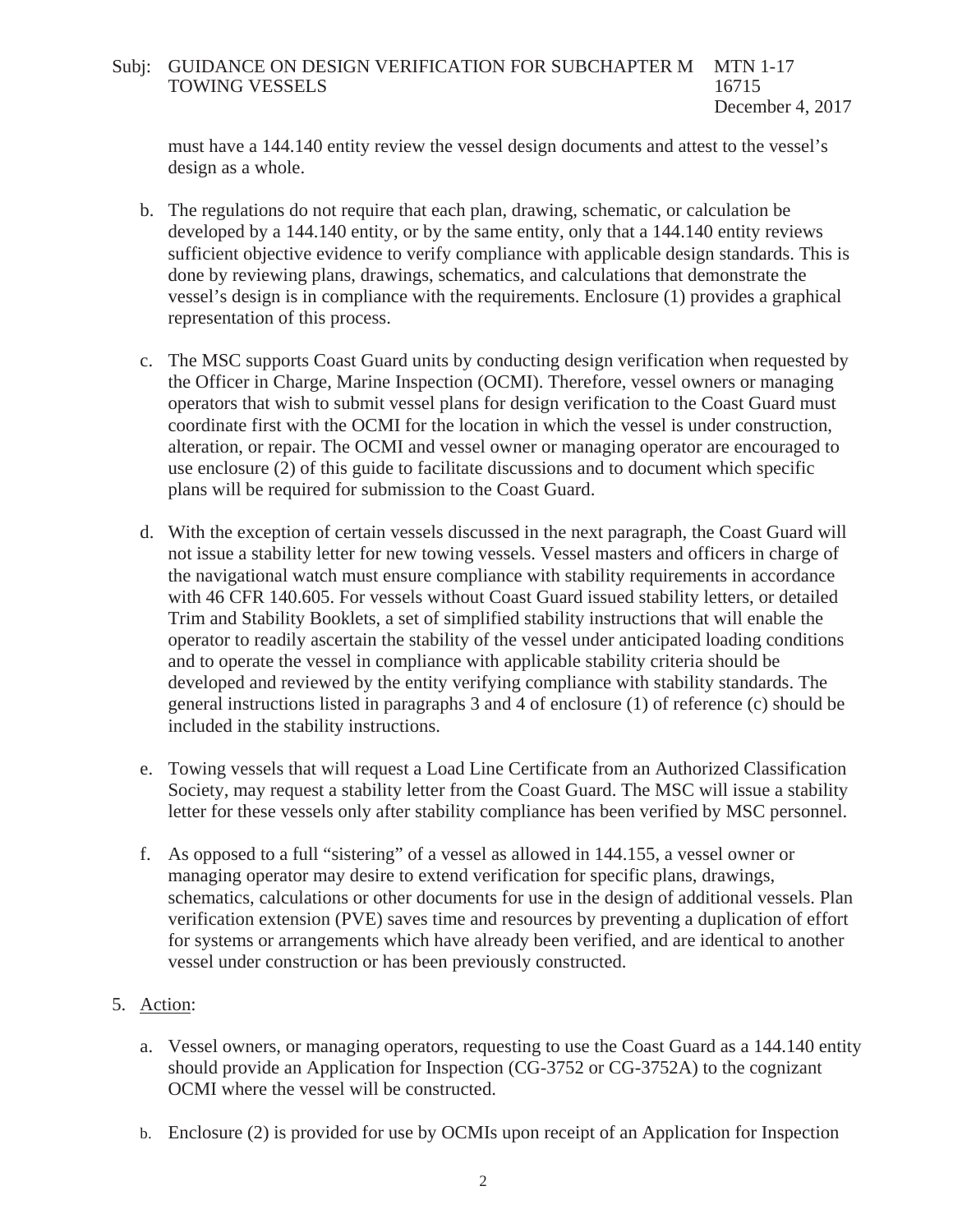#### Subj: GUIDANCE ON DESIGN VERIFICATION FOR SUBCHAPTER M MTN 1-17<br>TOWING VESSELS 16715 TOWING VESSELS December 4, 2017

(CG-3752 or CG-3752A) when determining what vessel plans, drawings, schematics, calculations, or other documents will be required for a specific vessel. It is intended to be used to create a record of the design verification for the vessel, and once complete and signed by any 144.140 entity, it may serve as a Statement of Verification as required by 46 CFR 144.145(b). Enclosure (2) serves as a guide for clarity and documentation purposes. The OCMI may require additional plans or calculations be submitted depending on the particular vessel. Any additional plans or calculations required by the OCMI should be documented on the form to ensure there is a complete record of all required documents. OCMIs may use this as a template and create locally generated letters or templates to assist in documenting the design verification process.

- c. Enclosure (2) also indicates to submitters the corresponding Design Verification Guides (DVGs) associated with each system to ensure they are aware of all plans, calculations, and supporting information requested by the Coast Guard for design verification. These DVGs are accessible on MSC's website at http://www.dco.uscg.mil/msc/.
- d. Once verified, the MSC will issue a letter to the submitter to document the verification of the submitted items. It remains the vessel owner or managing operator's responsibility to ensure all plans, drawing, schematics, calculations, or other documents have been properly verified by a 144.140 entity, so that a Statement of Verification can be issued.
- e. We will provide a Statement of Verification only when the Coast Guard (either the OCMI or MSC) has completed all the needed design verification. If all plans, drawings, schematics, and calculations will be submitted to the MSC, the submitter should request a Statement of Verification from the MSC. In this case enclosure (2) will be signed and returned.
- f. Regardless of the entity conducting design verification, requests for equivalencies, alternate design standards, or major conversion determinations must be submitted to the Coast Guard via the cognizant OCMI. If needed, the OCMI may engage the MSC for assistance in review or evaluation. In such cases the MSC may require additional information to be submitted directly to the MSC. Guidance for these submissions can be found in enclosure (4).
- g. Requests made to the Coast Guard for verification of compliance with design standards for sister vessels as allowed by 46 CFR 144.155 should be submitted to the MSC with a copy to the OCMI for the geographic area in which the vessel will be constructed. Requests should be in writing, address each element of 46 CFR144.155(a), and clearly identify the submission as a request for sister vessel status. Special attention should be paid to documenting the stability assessment criteria raised in Table 144.155.
- h. To request plan verification extension (PVE) of individual plans, a vessel owner or builder should complete enclosure (5) and submit it to the MSC with a cover letter and a copy of the Application for Inspection (CG-3752 or CG-3752A), copied to the OCMI. The submitter must certify that they are the owner of the originally verified plans or that they have the legal owner's permission to request PVE of the originally verified plans. If the PVE request is granted, the MSC will return enclosure (5) to the submitter with the approval letter. It is the submitter's responsibility to provide the OCMI or survey entity a copy of this letter with all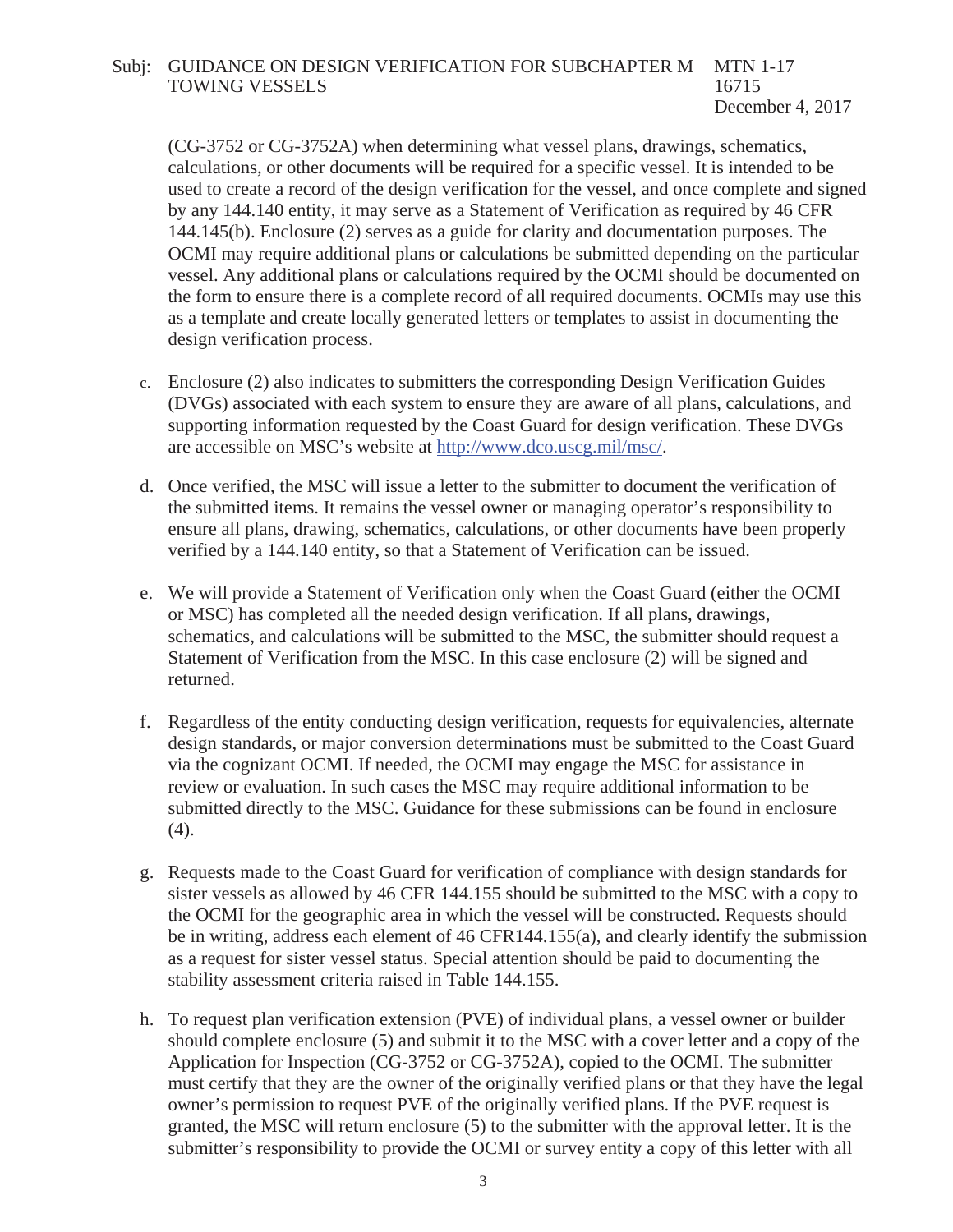### Subj: GUIDANCE ON DESIGN VERIFICATION FOR SUBCHAPTER M MTN 1-17<br>16715 TOWING VESSELS

December 4, 2017

the plans and MSC letters listed on the PVE Request Form.

- i. Any person directly affected by a decision or action by the MSC related to the design verification of submitted documents may make a formal appeal in accordance with 46 CFR 1.03-30. Any person directly affected by an OCMI or District Commander may make a formal appeal in accordance with 46 CFR 1.03-20 and 1.03-25 respectively.
- j. Plans for arrangements, structure, and stability should be addressed to the Hull Division, and those for electrical or machinery to the attention of the Engineering Division. The preferred method for submission of plans, documents, and requests to the MSC is via email versus mail service. Plans, documents, and requests should be submitted to msc@uscg.mil. Each submission should specify a listing of the plans submitted and submitter contact information. Guidance for submitting large file sizes (10MB and above) and attachment format limitations may be found on our website http://dco.uscg.mil/msc. If plans cannot be submitted electronically, they can be mailed to the address indicated on the MSC website. Submit hardcopy in triplicate so that the MSC, the submitter, and the local OCMI receive copies of verified plans.
- k. The MSC establishes a distinct project number for each vessel or class of vessels reviewed for verification. Once identified, all correspondence should reference the project number assigned by the MSC.

6. Disclaimer: While the guidance contained in this document may assist the industry, the public, the Coast Guard, and other Federal and State agencies in applying statutory and regulatory requirements, this guidance is not a substitute for the applicable legal requirements, nor is it in itself a regulation. It is not intended to, nor does it impose legally binding requirements on any party, including the Coast Guard, other Federal agencies, the States, or the regulated community.

 $\sim$  W. Map J. W. MAUGER MAUGER

- Encl: (1) Design Verification Options and Process Map
	- (2) Design Verification Activity Checklist
	- (3) Sample Simplified Stability Instructions for Subchapter M Vessels
	- (4) Submission Guidance for Requests for Equivalencies, Alternatives, and Major Conversion Determinations for Subchapter M Vessels
	- (5) Marine Safety Center Plan Verification Extension (PVE) Request Form
- Copy: Commandant (CG-ENG), Office of Design and Engineering Standards Commandant (CG-CVC), Office of Commercial Vessel Compliance Commandant (CG-5P-TI), Office of Quality Assurance and Traveling Inspections Supervisor, Towing Vessel National Center of Expertise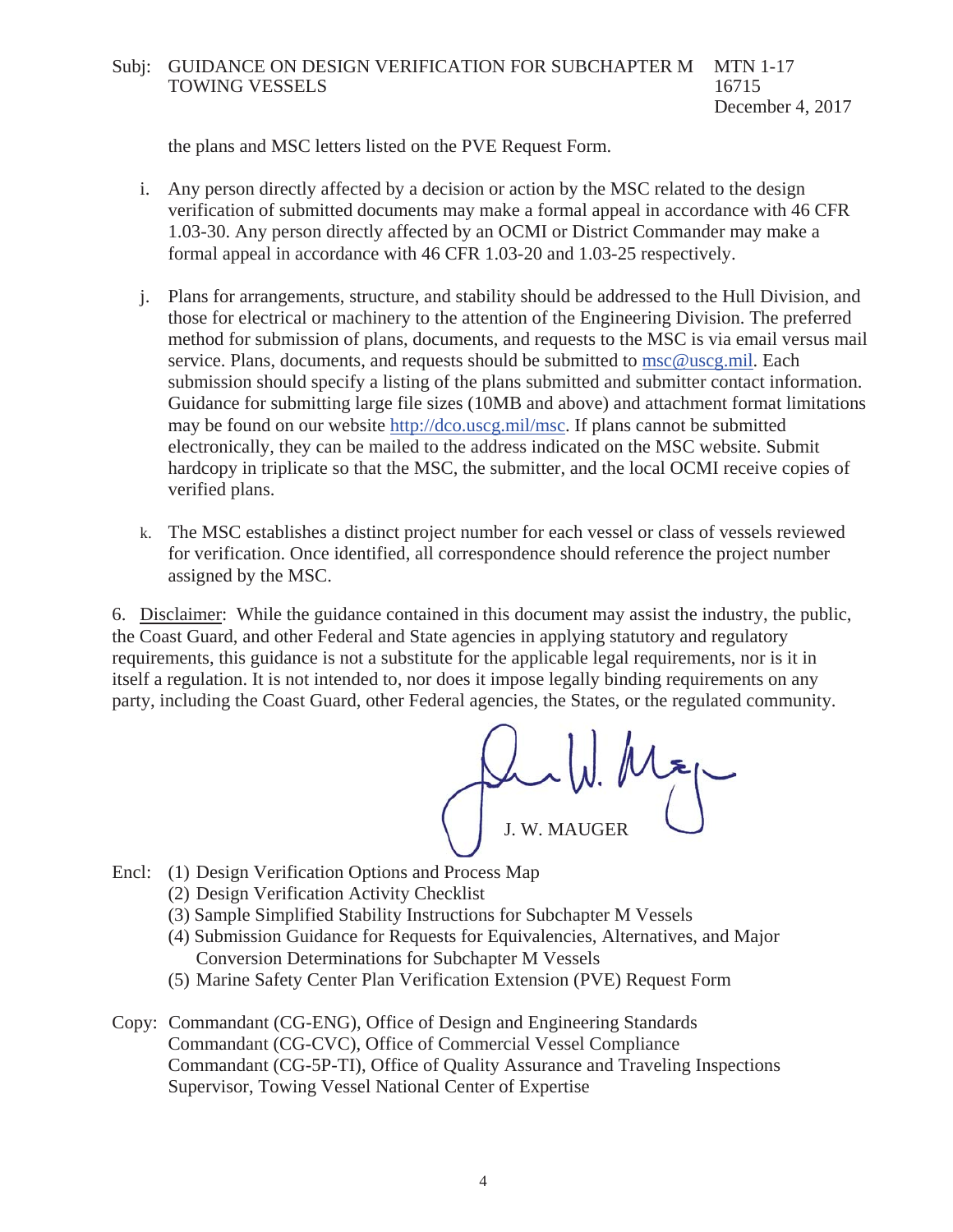# Subchapter M Design Verification Options and Process Map

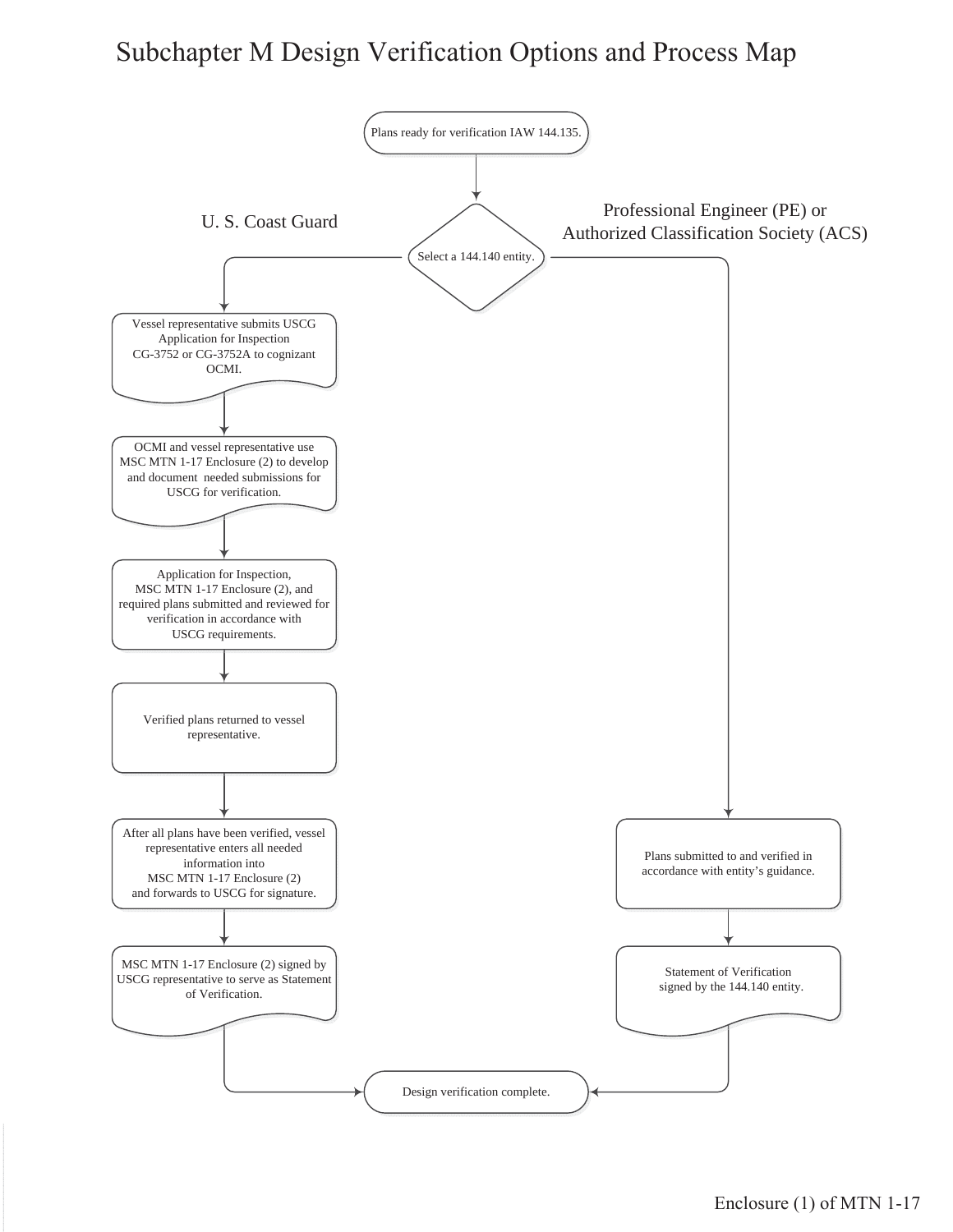# **Design Verification Activity Checklist**

| <b>Vessel Information</b> |           |  |
|---------------------------|-----------|--|
| <b>Vessel Name:</b>       | Shipyard: |  |
| $O.N. / IMO / CG No.$ :   | Hull No.: |  |
| <b>Intended Service:</b>  | Route:    |  |

|        | <b>Vessel Representative</b> | OCMI / Authorized Individual / Entity Representative |
|--------|------------------------------|------------------------------------------------------|
| Name:  |                              |                                                      |
| Email: |                              |                                                      |

|                                                                                        | <b>System or Component</b>                 | <b>Design</b><br><b>Verification</b><br>Guidance # | CG or<br><b>MSC</b> | ACS or<br>P.E. | <b>Verification Completed</b> |
|----------------------------------------------------------------------------------------|--------------------------------------------|----------------------------------------------------|---------------------|----------------|-------------------------------|
|                                                                                        | <b>Bilge and Ballast</b>                   |                                                    |                     |                |                               |
|                                                                                        | <b>Cooling Water</b>                       |                                                    |                     |                |                               |
|                                                                                        | Fixed Fire Suppression Systems (All Types) |                                                    |                     |                |                               |
|                                                                                        | Exhaust                                    |                                                    |                     |                |                               |
| <b>Mechanical Systems, Tanks</b><br>(202) 795-6755                                     | Fire Main                                  |                                                    |                     |                |                               |
| Machinery Branch                                                                       | Fuel Oil Piping                            |                                                    |                     |                |                               |
|                                                                                        | <b>Fluid Power Control</b>                 | E1-36                                              |                     |                |                               |
|                                                                                        | Lube Oil Piping                            |                                                    |                     |                |                               |
|                                                                                        | Miscellaneous Piping                       |                                                    |                     |                |                               |
|                                                                                        | <b>Propulsion Shafting</b>                 |                                                    |                     |                |                               |
|                                                                                        | Potable Water                              |                                                    |                     |                |                               |
|                                                                                        | <b>Sewage Piping</b>                       |                                                    |                     |                |                               |
|                                                                                        | <b>Steering Gear</b>                       |                                                    |                     |                |                               |
|                                                                                        | Ventilation                                |                                                    |                     |                |                               |
|                                                                                        | <b>Fire Detection Systems</b>              |                                                    |                     |                |                               |
| trical Branch                                                                          | <b>Steering Gear Controls and Alarms</b>   | $E2-31$                                            |                     |                |                               |
| Electrical Systems<br>(202) 795-6764                                                   | <b>Electrical Plans</b>                    |                                                    |                     |                |                               |
| Elec                                                                                   | <b>Dynamic Positioning Systems</b>         |                                                    |                     |                |                               |
|                                                                                        | <b>General Arrangement Plans</b>           | $H1-18$                                            |                     |                |                               |
|                                                                                        | <b>Stability Test Procedures</b>           | <b>GEN-05</b>                                      |                     |                |                               |
| General Arrangments<br>(202) 795-6734<br>Small Vessel Branch<br>Structures, Stability, | <b>Towing Vessel Stability</b>             | $H1-04$                                            |                     |                |                               |
|                                                                                        | <b>Steel and Aluminum Structures</b>       | $GEN-03$                                           |                     |                |                               |

**I,\_\_\_\_\_\_\_\_\_\_\_\_\_\_\_\_\_\_\_\_\_\_\_\_\_\_\_\_\_\_\_\_\_certify that this vessel is suitable for the intended service and route specified in this form.**



OCMI / MSC / 144.140 Entity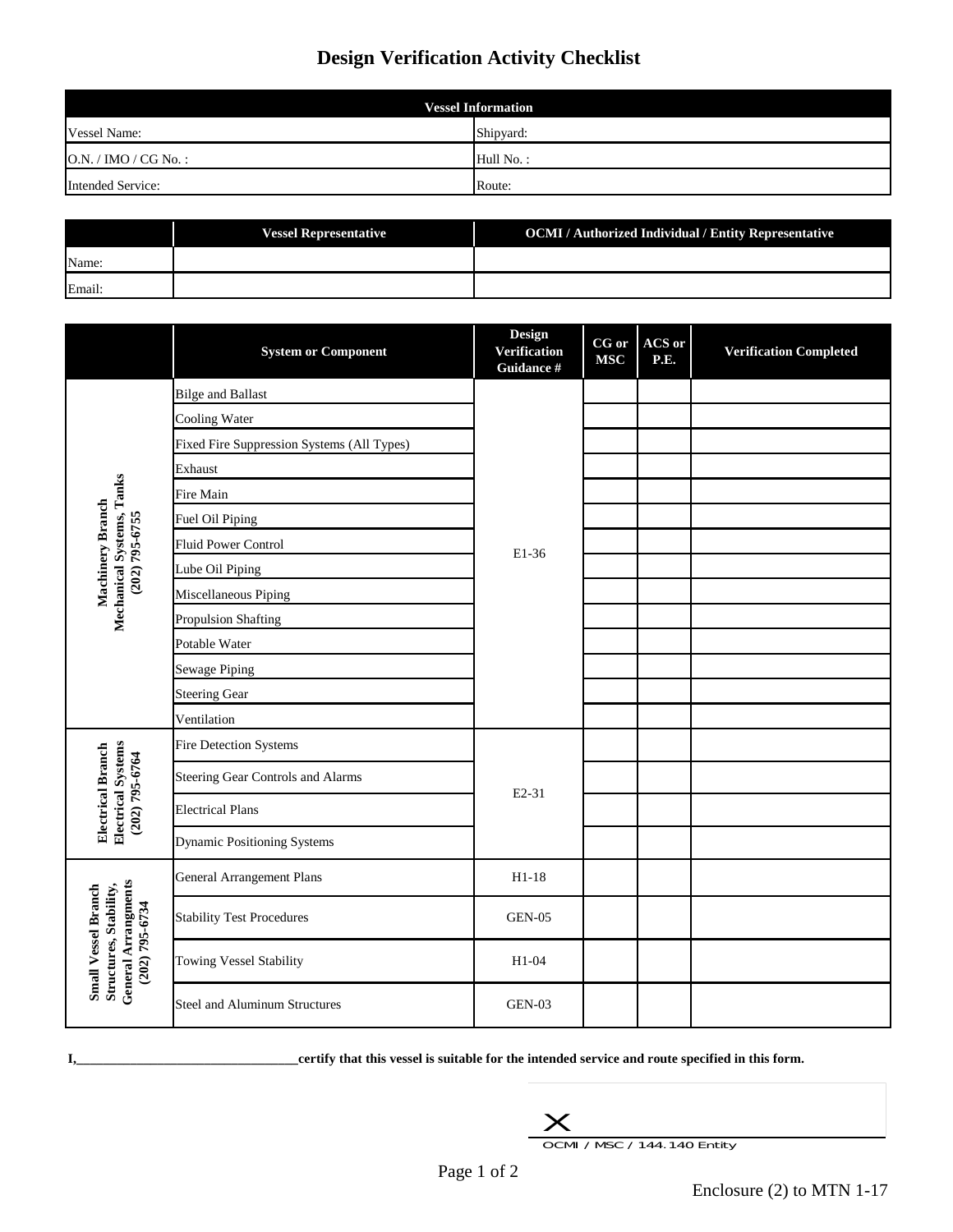**Standards used for the vessel's design and construction:**

| $\overline{\phantom{a}}$ |  |
|--------------------------|--|
|                          |  |

## **Alternate Design Standards Approved:**

| $1 -$          | <b>MSC Serial Letter No:</b> |
|----------------|------------------------------|
| $2 -$          | <b>MSC Serial Letter No:</b> |
| $3-$           | <b>MSC Serial Letter No:</b> |
| $\overline{4}$ | <b>MSC Serial Letter No:</b> |

## **Equivalencies Approved:**

| $1 -$          | <b>MSC Serial Letter No:</b> |
|----------------|------------------------------|
| $2 -$          | <b>MSC Serial Letter No:</b> |
| $3-$           | <b>MSC Serial Letter No:</b> |
| $\overline{4}$ | <b>MSC Serial Letter No:</b> |

**Notes or comments regarding the design verification of this vessel:**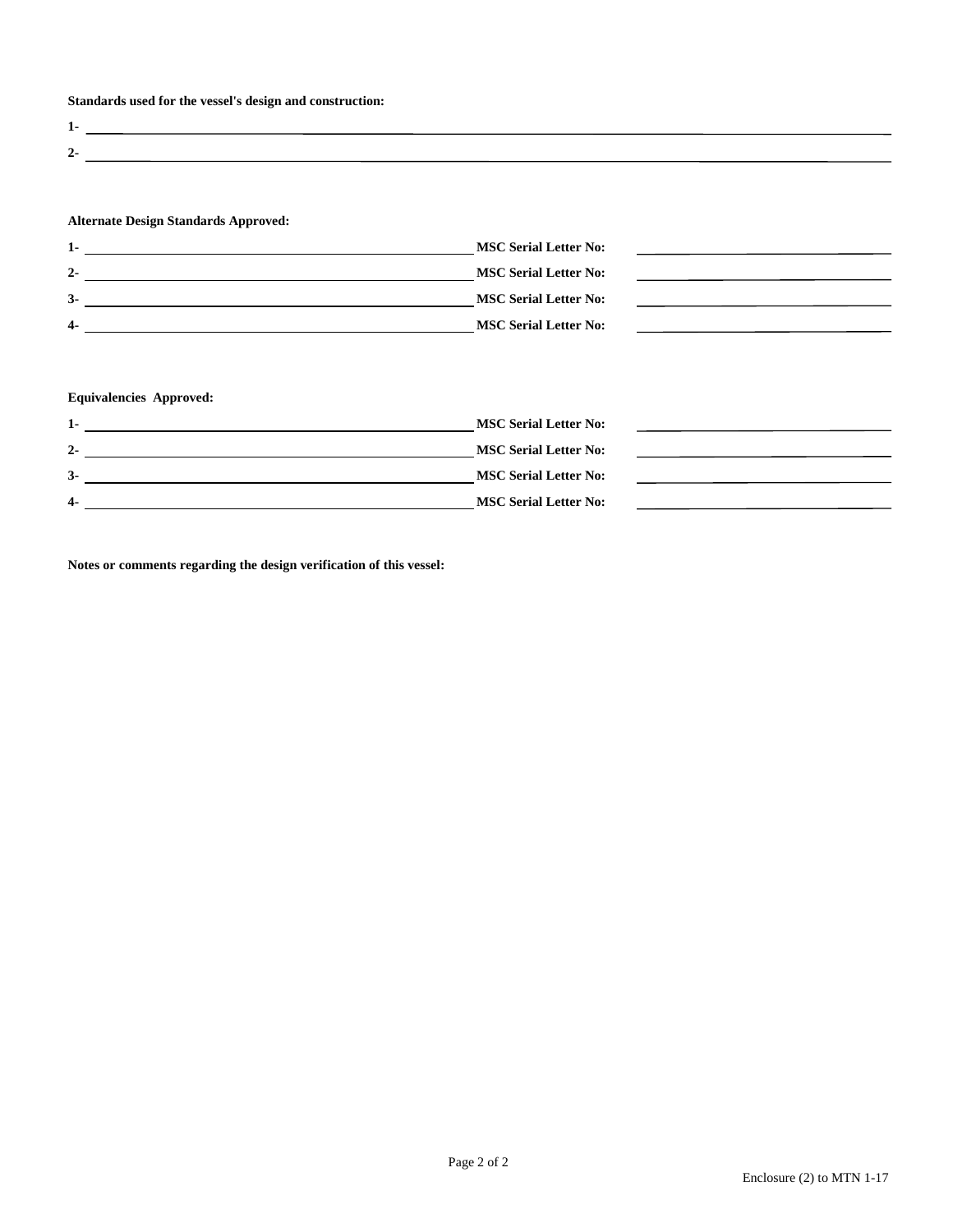### STABILITY INSTRUCTIONS

December 4, 2017

Master, TOWBOAT, O. N. 1234567 Tow Boat Builder Hull No. 1 80.0' x 30.0' x 10.0' Towing Vessel (M)

You are responsible for maintaining this vessel in a satisfactory stability condition at all times and for following the instructions and precautions listed below. You are reminded that 46 CFR 140.605 requires you to verify your compliance with these instructions and precautions after loading and prior to departure on each voyage.

### OPERATING RESTRICTIONS

1. ROUTE: Operation on Protected Waters may be permitted. Since the vessel's route is based upon other considerations in addition to stability, you are cautioned that the route may be further limited to that specified on the Certificate of Inspection (COI).

2. PERSONNEL: A maximum of 5 persons may be carried on this two-deck vessel. There are no stability-related restrictions on the number of people permitted on the upper deck. These numbers are based on an average weight of 185 pounds per person. Since the personnel capacity is based upon other considerations in addition to stability, you are cautioned that the number of persons carried and their distribution may be further limited to that specified on the COI.

3. FREEBOARD AND DRAFT: A minimum freeboard of 2 feet 4-1/8 inches to the main deck at amidships must be maintained. This corresponds to a maximum baseline (mean) draft of 7 feet 7-7/8 inches. Amidships is located at Frame 20. The maximum draft, as measured on the draft marks, of 7 feet 6 inches (forward) and 8 feet 1-1/2 inches (aft) is permitted in any condition of loading and trim so long as the maximum amidships draft is not exceeded. Trim and list should be minimized.

4. WATERTIGHT DOORS AND BULKHEADS: There are no doors located in any Main Transverse Watertight Bulkheads. No watertight doors or bulkheads shall be added, removed, or altered without the authorization and supervision of the cognizant Officer in Charge, Marine Inspection (OCMI).

5. HULL OPENINGS: When downstreaming, all exterior openings at the main deck level must be closed. Any openings that could allow water to enter the hull or deckhouse shall be kept tightly closed except when:

- a. Access is needed through the opening for transit;
- b. Operating on rivers with a tow, if the master determines the safety of the vessel is not compromised; or
- c. Operating on lakes, bays, and sounds, without a tow during calm weather, and only if the master determines that the safety of the vessel is not compromised.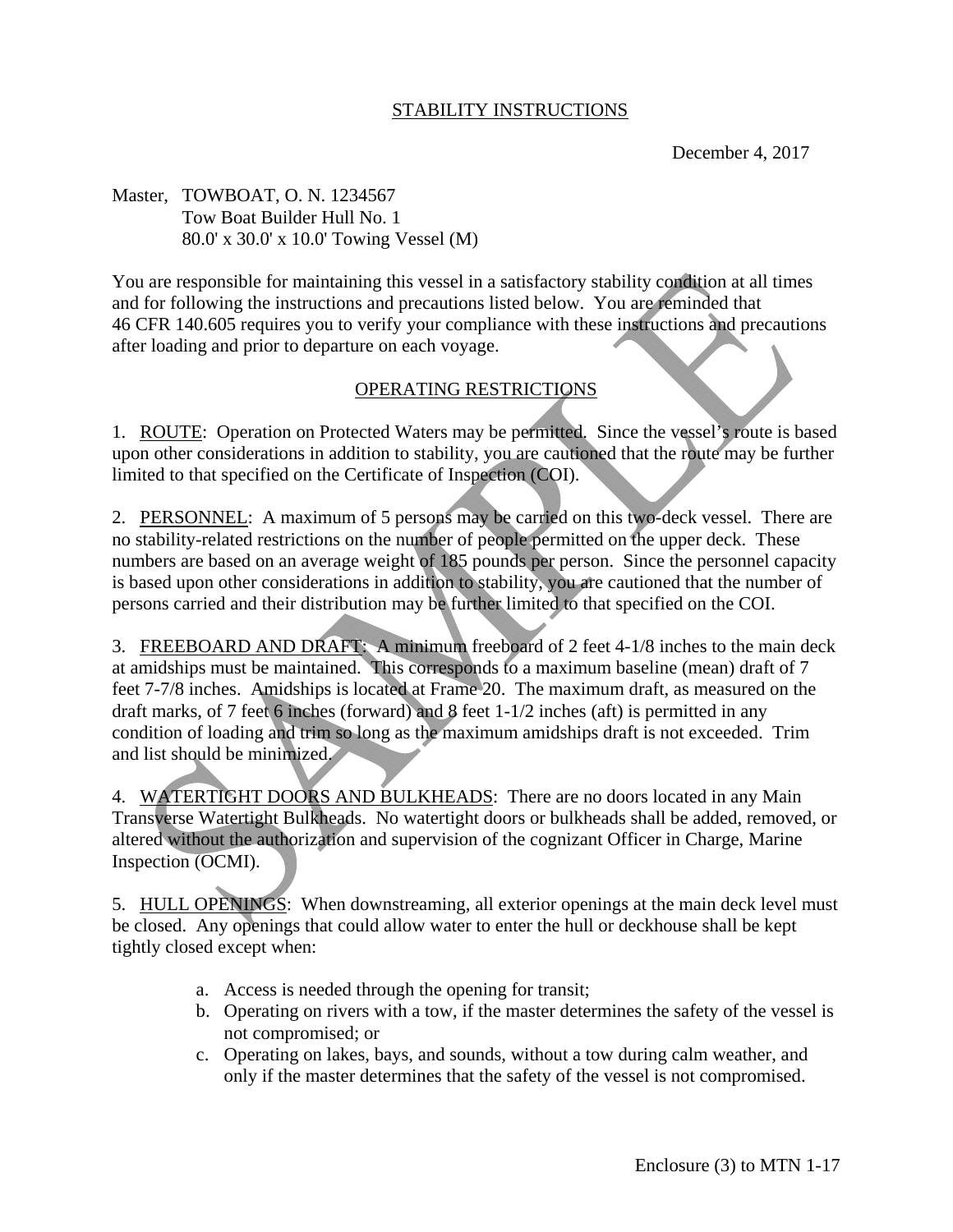### Subj: TOWBOAT, O. N. 1234567 STABILITY INSTRUCTIONS

6. WEIGHT CHANGES: Stability instructions have been issued based upon the following lightship parameters:

| Displacement | 80.01 Long Tons $(LT)$                           |
|--------------|--------------------------------------------------|
| VCG.         | 6.02 Feet Above the Baseline                     |
| LCG.         | 40.03 Feet Aft of the Forward Perpendicular (FP) |
| <b>TCG</b>   | 0.04 Feet Starboard of Centerline                |

The FP is located 1 foot aft of Frame 2. Any alteration resulting in a change in these parameters may invalidate these instructions. The vessel is not fitted with fixed ballast. No fixed ballast or other such weights shall be added, removed, altered, and/or relocated without the authorization and supervision of the OCMI.

7. TANKS: No more than one centerline or port and starboard tank pair may be partially filled (slack) at any one time. Any cross-connections between port and starboard tank pairs shall be kept closed at all times when underway.

8. DECK CARGO: A maximum cargo load of 15 LT may be carried on the main deck in all conditions of loading and operation. When deck cargo is carried, it shall be on the centerline, with a longitudinal center of gravity (LCG) no further aft than 1 foot 10-3/4 inches aft of frame 35. The maximum vertical center of gravity of deck cargo is 4 feet 3 inches above the main deck. The height of the deck cargo shall not exceed 9 feet 6 inches above the main deck. Cargo must be positively secured against shifting prior to departing the pier.

9. LIFTING OPERATIONS: This vessel is not authorized to conduct lifting operations while underway.

10. TOWING: This vessel is authorized to engage in towing. Towing shall not be conducted at a displacement less than 195.28 LT, which corresponds to a mean draft amidships of 5 feet 9-1/4 inches. No vessel alterations affecting the horsepower of the main engines or the dimensions of the propeller, rudder, or towing bitt shall be performed without the authorization and supervision of the cognizant OCMI.

11. BILGES: The vessel's bilges and voids shall be kept pumped to minimum content at all times consistent with pollution prevention requirements.

12. LIST: You should make every effort to determine the cause of any list of the vessel before taking corrective action.

13. FREEING PORTS: Deck freeing ports and drains shall be maintained operable and completely unobstructed at all times.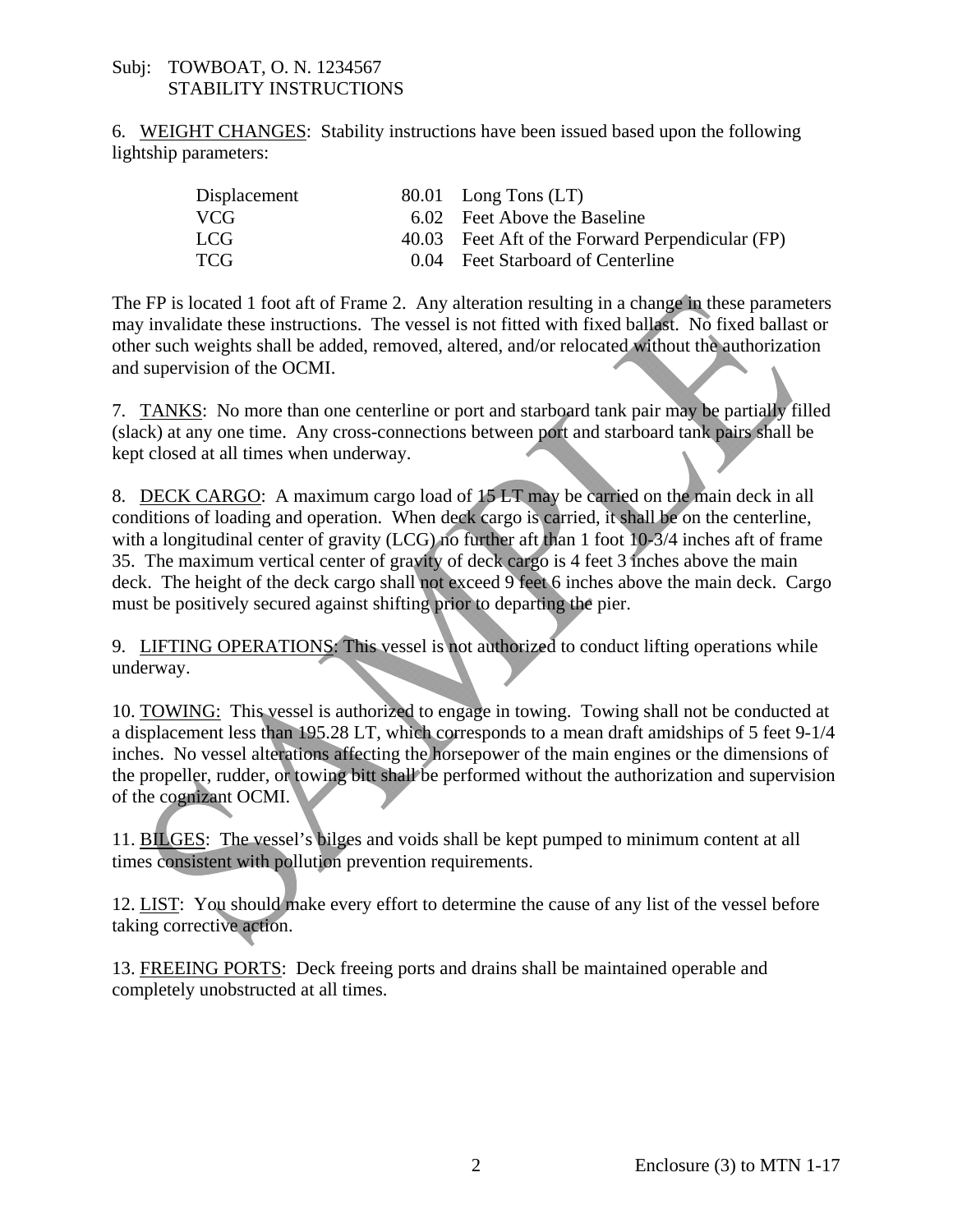### Submission Guidance for Requests for Equivalents, Alternatives, and Major Conversion Determinations for Subchapter M Vessels

| <b>Authority</b>    | <b>Cite</b><br><b>Description</b>      |                                                                                | <b>Required Submittal Content</b>                                                                                                                                                                                                                                                                                                                                                                          |  |  |
|---------------------|----------------------------------------|--------------------------------------------------------------------------------|------------------------------------------------------------------------------------------------------------------------------------------------------------------------------------------------------------------------------------------------------------------------------------------------------------------------------------------------------------------------------------------------------------|--|--|
| Equivalents         | 46 CFR 136.115(a)                      | Alternative solutions to requirements or<br>standards <sup>1</sup> .           | Comparison analysis which clearly reflects the<br>current standard and the suggested alternative<br>including technical specifications. The analysis<br>must demonstrate that the proposed alternative<br>provides a level of safety equivalent to that<br>intended by regulation.<br>2. Engineering analysis which includes risk-based<br>and/or performance methodologies to justify the<br>equivalency. |  |  |
| Alternate<br>Design | 46 CFR 143.210                         | Machinery or electrical systems of a<br>novel design, unusual form, or special | Systematic analysis, based on engineering<br>principles, that the machinery or electrical                                                                                                                                                                                                                                                                                                                  |  |  |
| or                  |                                        | material (i.e., LNG-as-fuel, Li-ion                                            | system provides an equivalent level of safety as                                                                                                                                                                                                                                                                                                                                                           |  |  |
| Operational         |                                        | battery propulsion, etc.)                                                      | would be provided by meeting the existing                                                                                                                                                                                                                                                                                                                                                                  |  |  |
| Consideration       |                                        |                                                                                | rule/regulation.                                                                                                                                                                                                                                                                                                                                                                                           |  |  |
| Major               | CG policy                              | As defined in 46 CFR 136.110 a major                                           | Outboard profile                                                                                                                                                                                                                                                                                                                                                                                           |  |  |
| Conversion          | designates MSC as                      | conversion means a conversion of a                                             | 2. General Arrangements before and after                                                                                                                                                                                                                                                                                                                                                                   |  |  |
| Determinations      | the authority to<br>conduct all formal | vessel that meets any of the following:                                        | proposed alterations                                                                                                                                                                                                                                                                                                                                                                                       |  |  |
|                     | major conversion                       | 1. Substantially changes the dimension<br>or carrying capacity of the vessel.  | 3. Estimated weight changes<br>4. Detailed description of the proposed alterations                                                                                                                                                                                                                                                                                                                         |  |  |
|                     | determinations.                        | 2. Changes the type of vessel.                                                 |                                                                                                                                                                                                                                                                                                                                                                                                            |  |  |
|                     |                                        | 3. Substantially prolongs the life of the                                      |                                                                                                                                                                                                                                                                                                                                                                                                            |  |  |
|                     |                                        | vessel.                                                                        |                                                                                                                                                                                                                                                                                                                                                                                                            |  |  |
|                     |                                        | 4. Otherwise changes the vessel in such                                        |                                                                                                                                                                                                                                                                                                                                                                                                            |  |  |
|                     |                                        | a way that it becomes a new vessel.                                            |                                                                                                                                                                                                                                                                                                                                                                                                            |  |  |
| Deviations from     | 46 CFR 144.205(d)                      | Any use of a design standard not                                               | 1. Vessel design details.                                                                                                                                                                                                                                                                                                                                                                                  |  |  |
| Structural          |                                        | included in the regulation or incorporated                                     | 2. Area of intended operation.                                                                                                                                                                                                                                                                                                                                                                             |  |  |
| Design              |                                        | by reference.                                                                  | 3. Detailed justification for deviation from                                                                                                                                                                                                                                                                                                                                                               |  |  |
| <b>Standards</b>    |                                        |                                                                                | required design standards.                                                                                                                                                                                                                                                                                                                                                                                 |  |  |

1. Equivalents are not waivers or exemptions from requirements or standards. Individuals seeking departures from written requirements should contact the local OCMI.